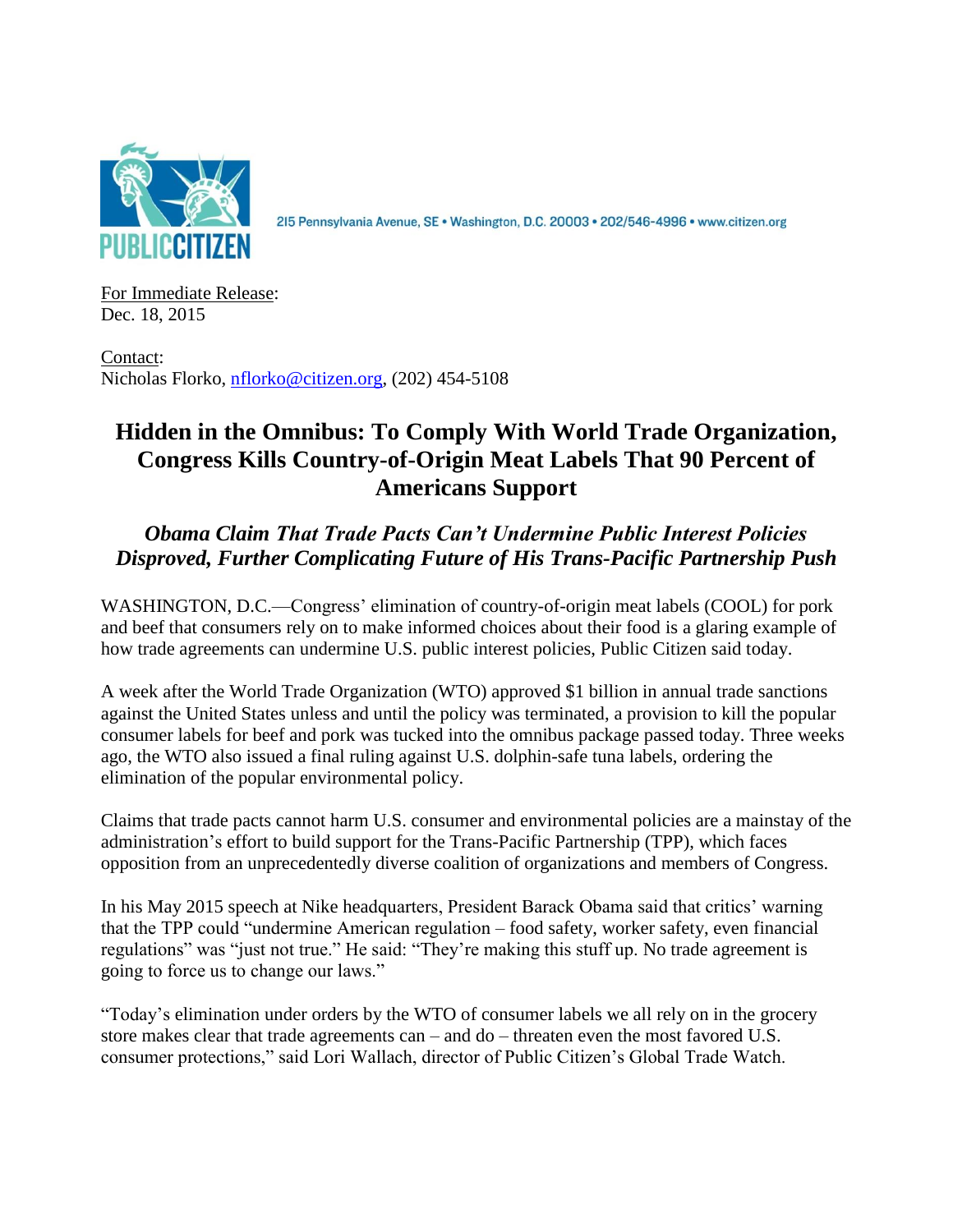"The omnibus included a dangerous rider that will gut our nation's mandatory Country of Origin Labeling laws. This is wrong. We cannot let trade agreements change our rigorous standards something that will only become more commonplace under the proposed Trans-Pacific Partnership," said U.S. Rep. Rosa DeLauro (D-Conn.), a leading congressional advocate for consumer protection and food safety.

Implementation of the TPP would dramatically increase the prospect of U.S. public interest policies being undermined. The TPP includes constraints on food safety that extend beyond the WTO. The pact would roll back the environmental standards included even in George W. Bush's trade pacts and would empower individual foreign corporations directly to launch attacks on public interest policies using the TPP's controversial investor-state dispute settlement regime.

"These WTO rulings should unite lovers of Flipper and haters of mystery meat with the majority of Americans whose jobs and wages would be undermined by the TPP to ensure Congress does not approve the pact," Wallach said.

Today's congressional action is not a first. In response to previous WTO rulings, the United States has rolled back U.S. Clean Air Act regulations on gasoline cleanliness rules successfully challenged by Venezuela and Mexico and Endangered Species Act rules relating to shrimping techniques that kill sea turtles after a successful challenge by Malaysia and other nations. The U.S. also altered auto fuel efficiency (Corporate Average Fuel Economy) standards that were successfully challenged by the European Union.

After the final WTO merits ruling against COOL in May, Obama's Agriculture Secretary Tom Vilsack also contradicted Obama's claim that trade pacts cannot undermine domestic consumer policies, announcing: "Congress has got to fix this problem. They either have to repeal or modify and amend it."

COOL requires meat sold in the United States to be labeled to inform consumers about the country in which animals were born, raised and slaughtered. COOL is supported by 90 percent of Americans, according to a recent poll, but has been under attack by Mexican and Canadian livestock producers and the U.S. meat processing industry.

The Canadian and Mexican governments challenged the policy and in 2011 won an initial WTO ruling. In 2013, the Obama administration altered COOL to remedy the WTO violations. The new rules provided consumers more information. Mexico and Canada had sought to weaken COOL and obtained a WTO ruling against the new policy and then authorization to impose more than \$1 billion in trade sanctions annually against the United States until it weakened or ended COOL.

**Background:** Congress enacted mandatory country-of-origin labeling for meat in the 2008 farm bill. This occurred after 50 years of U.S. government experimentation with voluntary labeling and efforts by U.S. consumer groups to institute a mandatory program.

Canada and Mexico claimed that the program violated WTO limits on what sorts of product-related "technical regulations" WTO signatory countries are permitted to enact. In November 2011, the WTO issued an initial ruling against COOL. Canada and Mexico demanded that the United States